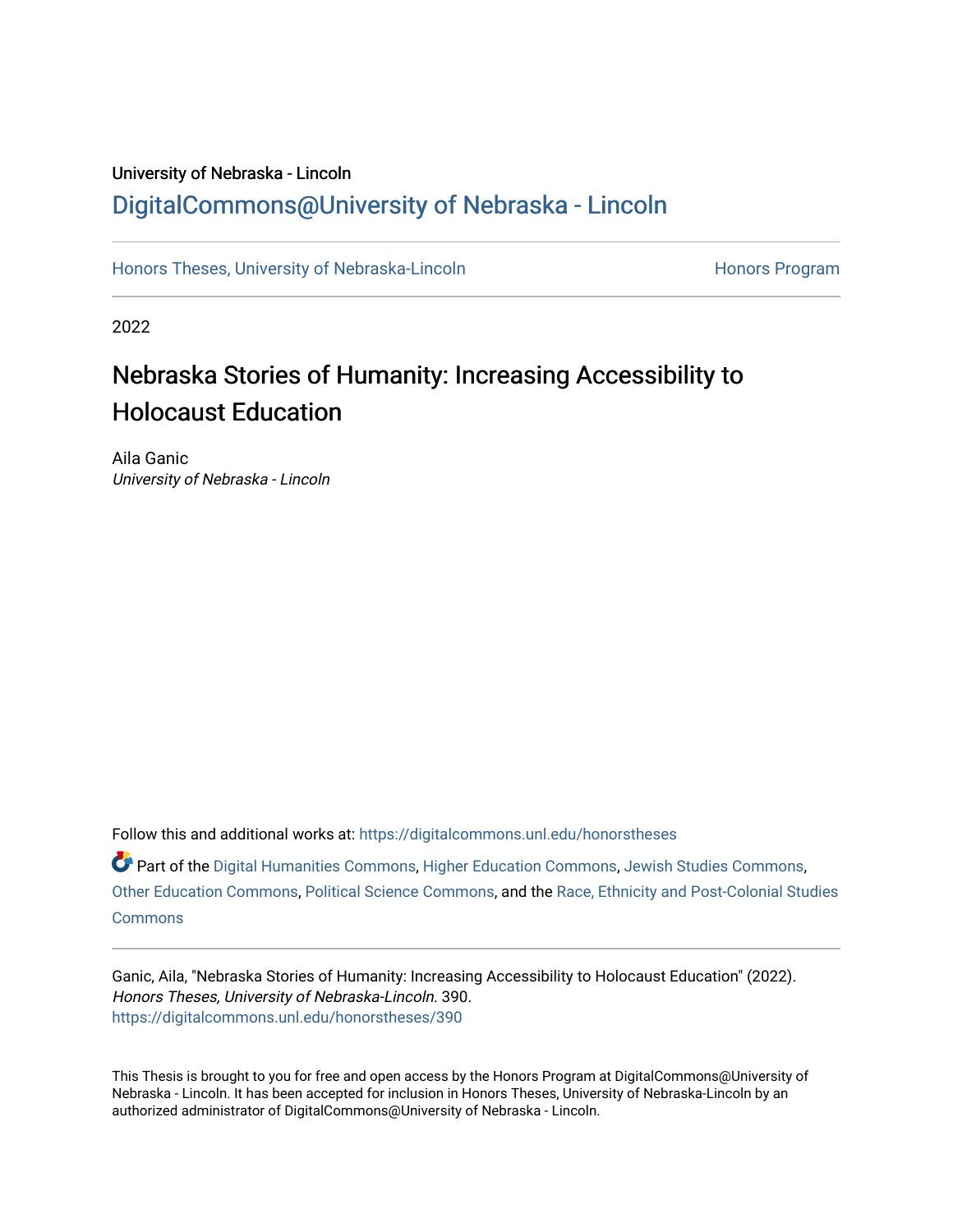## NEBRASKA STORIES OF HUMANITY: INCREASING ACCESSIBILITY TO HOLOCAUST EDUCATION

An Undergraduate Honors Thesis Submitted in Partial fulfillment of University Honors Program Requirements University of Nebraska-Lincoln

> by Aila Ganic, BA Political Science College of Arts and Sciences

> > March 2, 2022

Faculty Mentors: Ari Kohen, PhD, Political Science Gerald Steinacher, PhD, History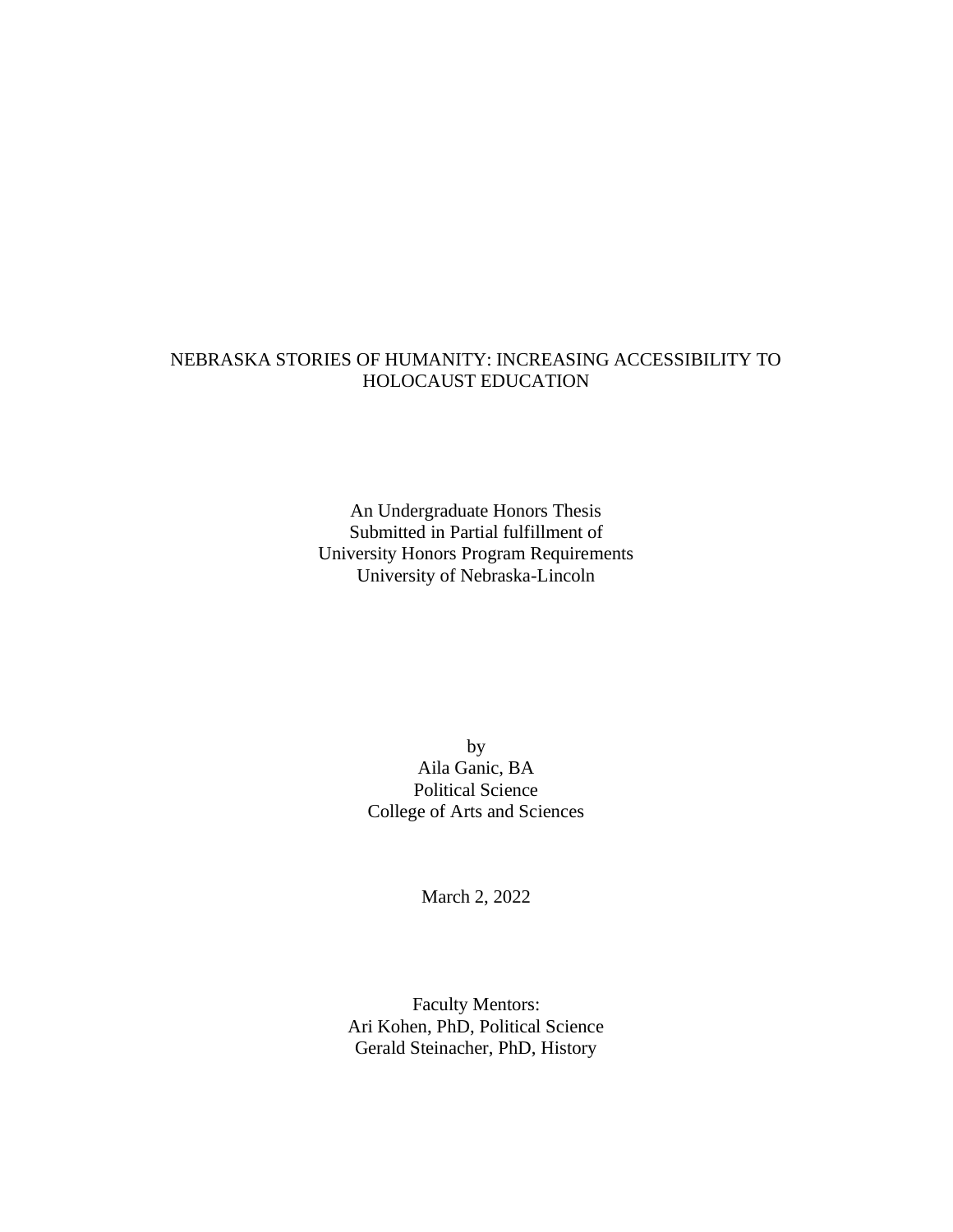#### **Abstract**

This thesis seeks to answer the question: How can the digital humanities provide a vehicle that elevates the human impact of survivor narrative and testimony? An analyzation of how the digital humanities could preserve survivor testimony is conducted through an examination of how Bea Karp's narrative will be shared through the Nebraska Stories of Humanity portal project. Based on this analyzation, the Nebraska Stories of Humanity portal could be an effective method for teaching Holocaust education for three main reasons. First, this portal project avoids perpetrator-oriented narratives by highlighting survivors and soldiers who liberated camps. Further, it also offers a diverse array of testimonies that students will be exposed to, rethinking power differentials within Holocaust education. The digital humanities will also make Holocaust education more accessible by having the portal be public, translating documents, and centralizing physically and digitally dispersed documents. More research on the effectiveness of this portal should be conducted once it is published and incorporated into a class curriculum for Holocaust education.

**Key Words:** Holocaust education; digital humanities; Nebraska Stories of Humanity; antisemitism; Center for Digital Research in the Humanities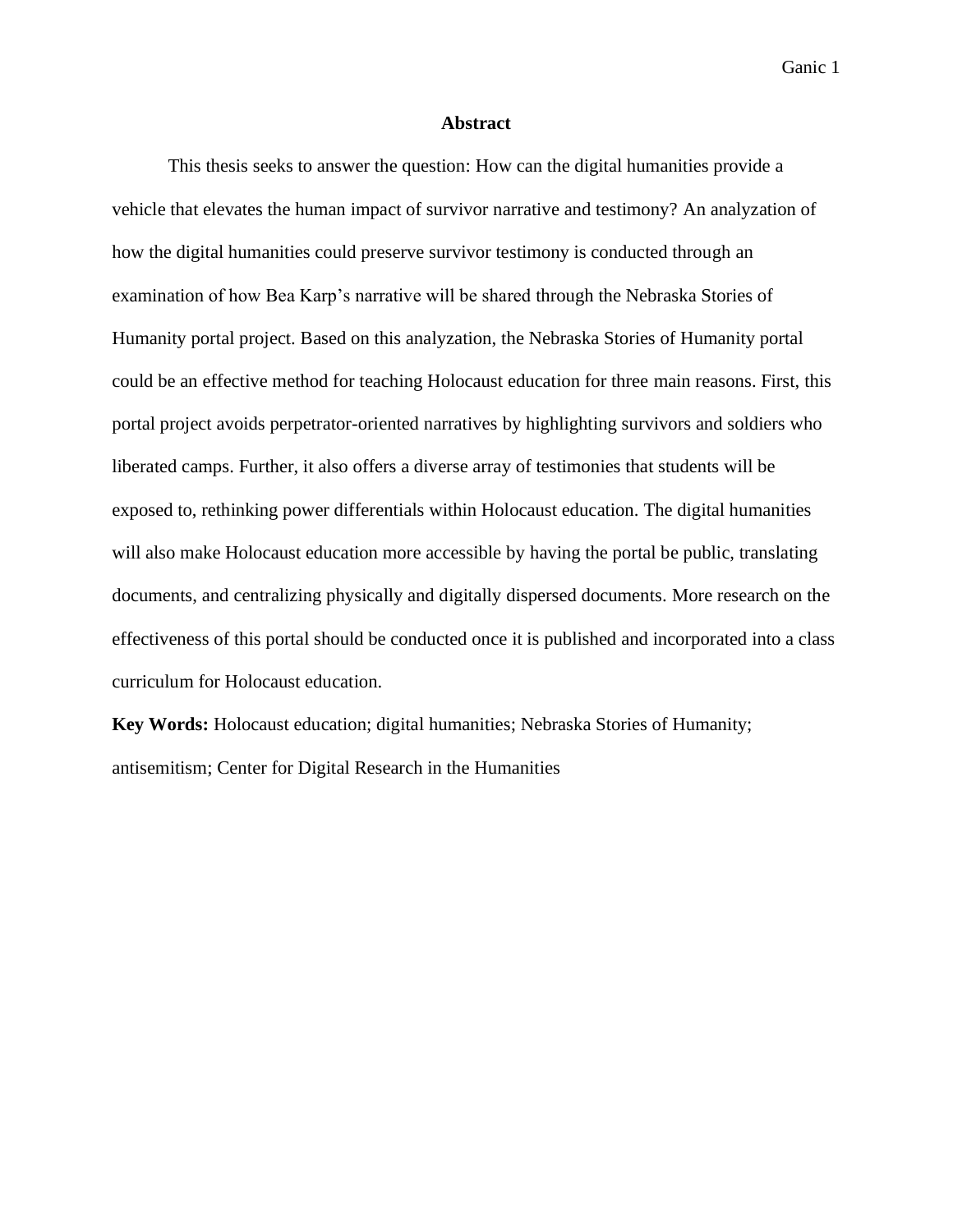## **Appreciation**

I am very grateful for the mentorship Dr. Kohen and Dr. Steinacher have given me throughout the process of writing this thesis. I am also deeply appreciative of Beth Dotan, Co-PI of the Nebraska Stories of Humanity project, for all her support and guidance in the portal project and in writing this thesis. Thank you to the University of Nebraska-Lincoln's UCARE program for providing me with funding support as an Undergraduate Research Assistant for the Nebraska Stories of Humanity project.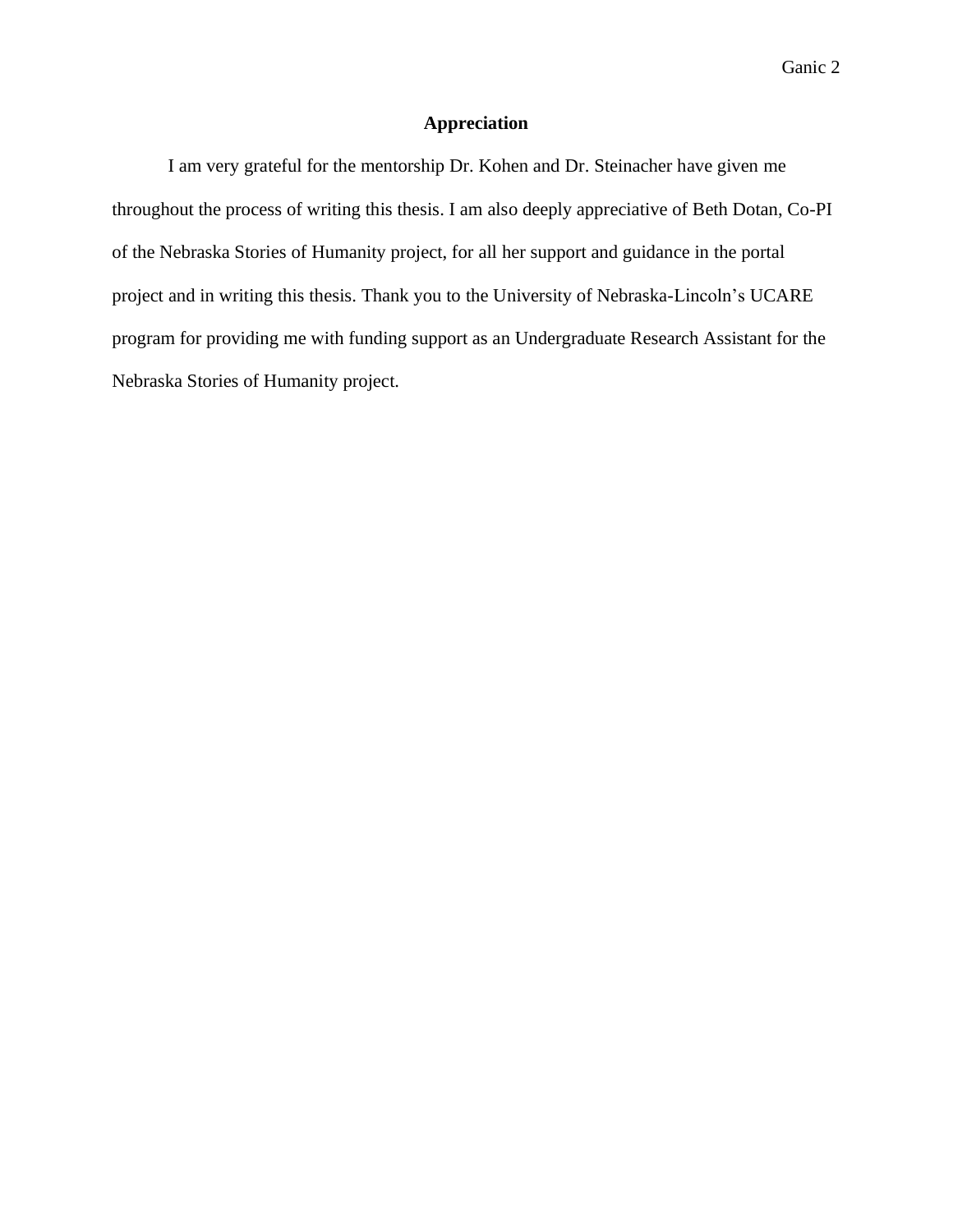#### **Introduction**

With only seven Holocaust survivors currently known to be living in Nebraska still alive, first-hand testimony in the state is dwindling.<sup>1</sup> This definition of survivors refers to Jewish individuals who survived the Shoah, and includes one victim who fled before 1939, while the others came to Nebraska after World War II ended.<sup>2</sup> Simultaneously, a study from 2018 finds 49% of American millennials were unable to name a concentration camp or ghetto from the Holocaust, and 66% of those respondents did not know what Auschwitz was (Conference on Jewish Material Claims Against Germany 2018). Remembering the Holocaust is a necessary component of education in order to keep the stories of survivors alive and ensure the lessons of this horrific event are not forgotten. As Holocaust survivors age and pass away, the question that must be answered is: How will we keep the stories of these survivors alive when first-hand testimony is no longer an option? The Nebraska Stories of Humanity seeks to answer this question through the use of digital humanities. This project is creating a centralized, educational website with information about Nebraska's Holocaust survivors and World War II Nazi camp liberators part of the U.S. Army. These two communities were included in this project because their memories were ones that Beth Dotan, the Co-Principal Investigator of this project, felt the need to preserve after getting to know them and what they went through. The goal of this project is to create an accessible website that highlights the first-hand testimonies of these individuals for Nebraskans—individuals, students, teachers, scholars, etc.—so that these important narratives are not lost and can be utilized as learning tools.

<sup>&</sup>lt;sup>1</sup> Information was provided by Kael Sagheer from the Institution for Holocaust Education.

<sup>&</sup>lt;sup>2</sup> Information was provided by Kael Sagheer from the Institution for Holocaust Education.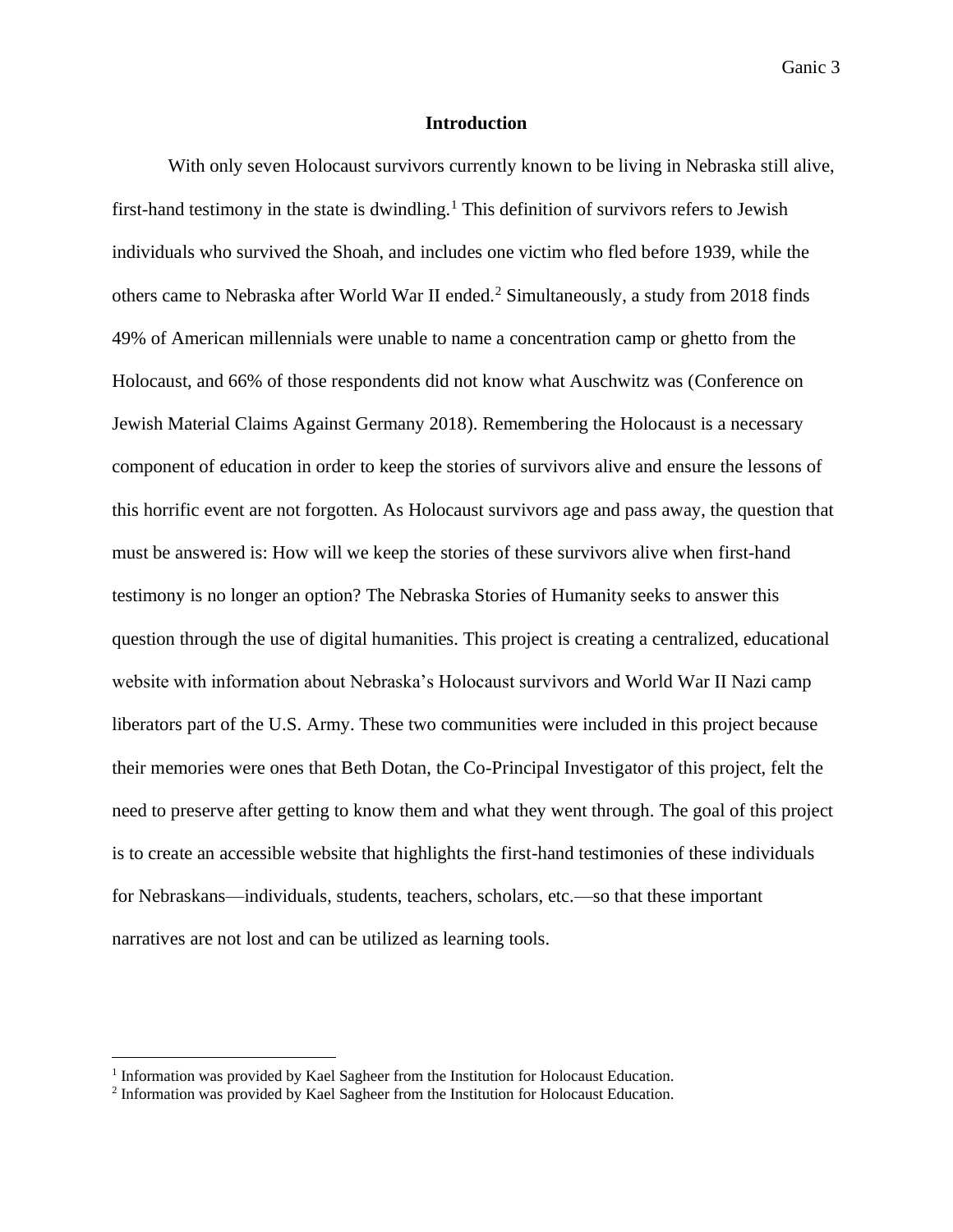The current literature finds that the way Holocaust education should be taught has been a point of debate for decades, but many agree that survivor testimony is vital for in-class curriculum. With survivors being unable to give in-class testimonies as often as before, video testimonies have been found to have a particularly potent impact on students compared to other modes of teaching about the Holocaust (Beaver 2013). However, with many survivors passing away with the passage of time, research has identified digital humanities as an effective learning tool for educators to use for Holocaust education curriculum (Hogervorst 2020). The digital humanities refer to the use of digitized mediums to produce and share information and research about the humanities (Lunenfeld, et. al. 2012). The digital humanities provide an interdisciplinary approach to the field of study that will create more accessibility to Holocaust education.

This research seeks to answer the question: How can the digital humanities provide a vehicle that elevates the human impact of survivor narrative and testimony? The digital humanities act effectively to keep the stories of Holocaust survivors alive and will ensure Holocaust education will continue being taught in schools. In this paper, I will look specifically at Bea Karp, a Holocaust survivor, to show the way that digital humanities are able to transform her story into an enriching learning experience for Nebraskans.

#### **Literature Review**

Deciphering the most effective way to teach about the Holocaust has been a point of contention, even before survivors began to pass away. In a study of over 2,000 secondary education teachers in England, it was found that educators were unsure about how to go about teaching students about the Holocaust (Foster 2013). Over 80% of these teachers were also "selftaught" on the subject matter, meaning they did not receive education themselves about how they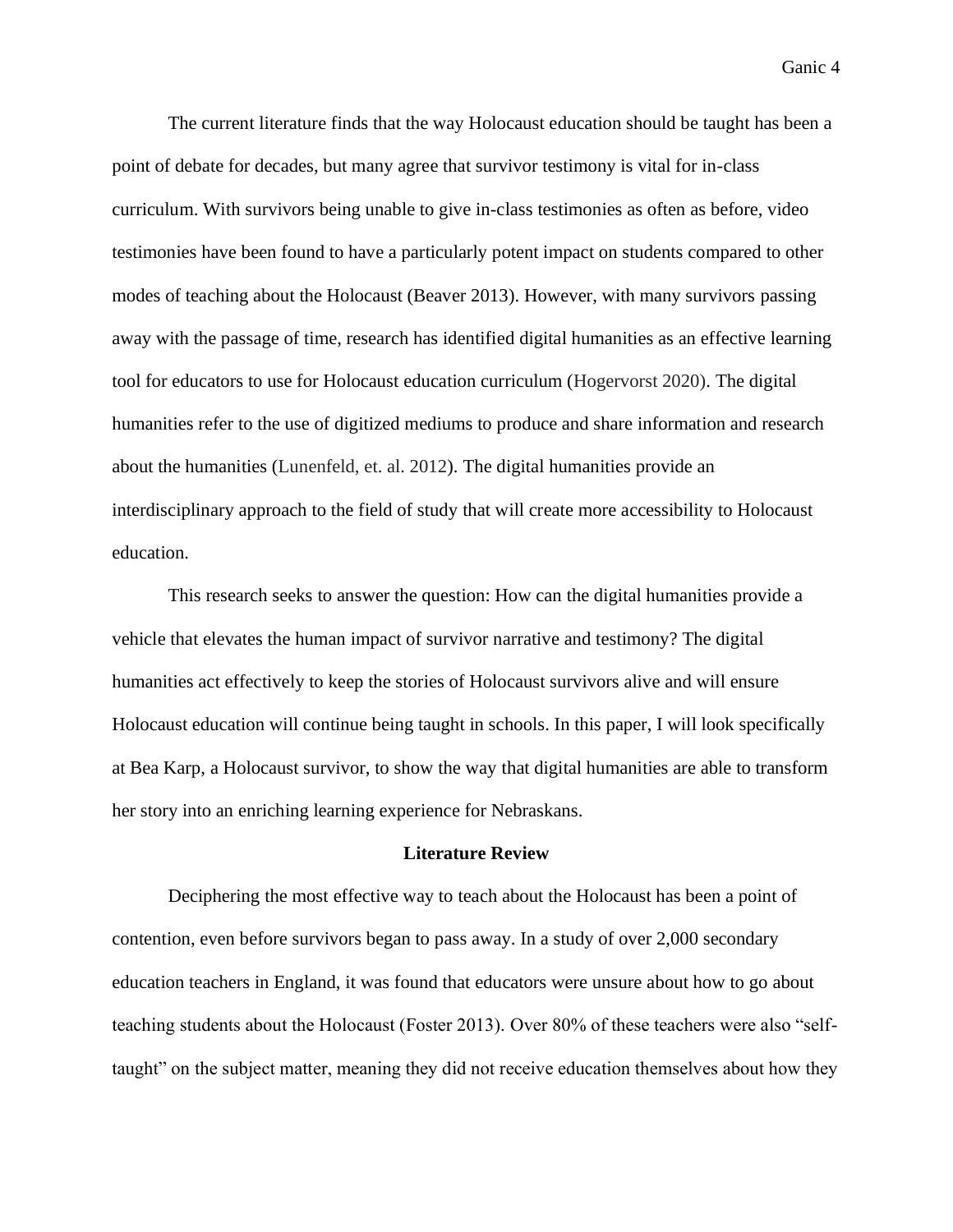should teach the Holocaust (Foster 2013). It is difficult for educators to know how to teach about the Holocaust effectively and sensitively, especially if they have not been trained about how to teach it and do not have the tools necessary. This study identified that the majority of what was taught in classrooms was "perpetrator-oriented narratives," meaning they predominantly discussed the actions of the Nazis, rather than the victims of that violence (Foster 2013). These narratives have dominated Holocaust education and do not present Jewish people as real people who had lives prior to the genocide (Salmons 2010). This is unsurprising considering the Nazis' goal was to eliminate any evidence of their victims' lives, but it perpetuates the dehumanization of Jewish individuals (Salmons 2010). Educators should, therefore, center the individuals persecuted against, rather than those committing the persecution.

While the exact method for teaching the Holocaust is unclear, scholars have identified objectives that Holocaust education should seek to meet. One study identified objectives that include: "To disseminate facts surrounding the systematic destruction of the Jews," "to help students recognize sources of prejudice, hatred and intolerance, and the ultimate consequence of anti-Semitism," and "to help students understand how a highly cultured and highly educated society could perpetuate crimes against humanity" (Schwartz 1990). These objectives revolve around the people who were persecuted against and depict how a genocide is able to occur. A later study identified similar objectives for Holocaust education: Students should understand the "socio-historical content concerning its [the Holocaust's] development and magnitude," and students should be able to apply the lessons and knowledge about the Holocaust to their future in the manner of reducing their own prejudices and apathy toward current injustices (Gallant and Hartman 2001). These objectives have a similar outlook on wanting to ensure students know the facts of the Holocaust, while being able to understand the larger implications of prejudice. There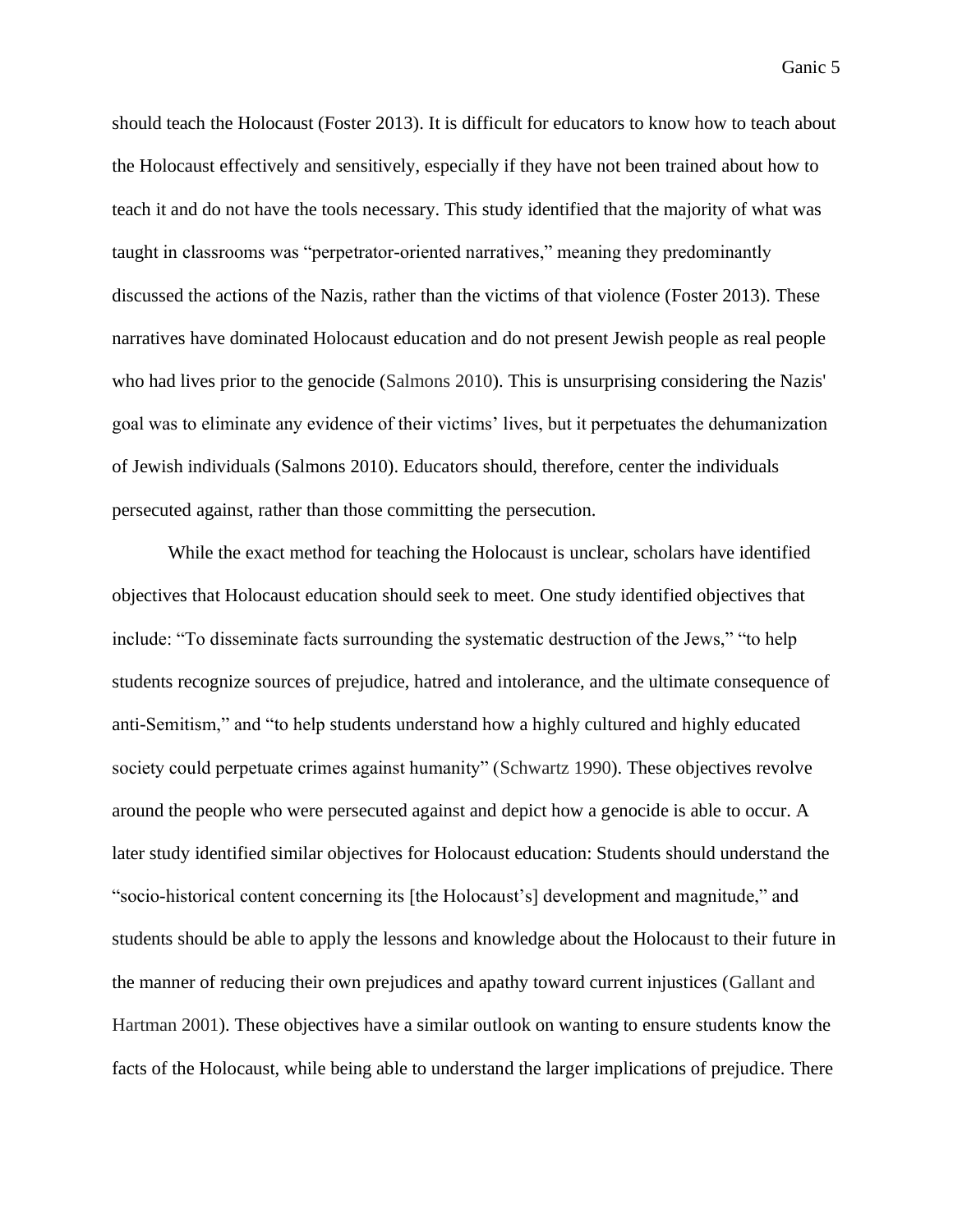is also a large emphasis on ensuring that the Holocaust is taught as a development of antisemitism. Antisemitism refers to a "set of negative attitudes, ideologies, and practices directed at Jews as Jews, individually or collectively, but based upon and sustained by a persisting latent structure of hostile erroneous beliefs and assumptions that flow from the application of double standards toward Jews as a collectivity, manifested culturally in myth, ideology, folklore, and imagery, and urging various forms of restriction, exclusion, and suppression" (Marcus 2013). Scholars have deciphered that avoiding the specifics of the role antisemitism in its various forms (especially racial) played in the Holocaust and generalizing it to prejudice and discrimination does not allow students to understand why Jewish people were persecuted (Schweber 2015). While students should be able to make connections between antisemitism and other hatred they see in their current world, it is important for students to know who was targeted during the Holocaust and why they were targeted (Schweber 2015).

Sharing survivor testimony has been of critical importance when teaching the Holocaust and has been important for teaching students historical analysis skills. Annette Wieviorka, a historian who wrote the influential book, The Era of the Witness, writes: "The writing of history cannot take place without 'testimonies'" (2006). Testimonies help piece together the events that happened and offer the various narratives of what happened as the Holocaust is not comprised of one single narrative. Historian Karen Riley argues that to be able to understand the Holocaust and learn about history, historical material should be viewed through the lens of people that experienced the historical time at hand (1998). Because the Holocaust can be difficult for students to fully understand due to how tragic and wide-reaching the effects were, educators can help students at all educational levels begin to understand what happened by putting "a human face" on the event (Lindquist 2011). This also ensures that the human impact is centered when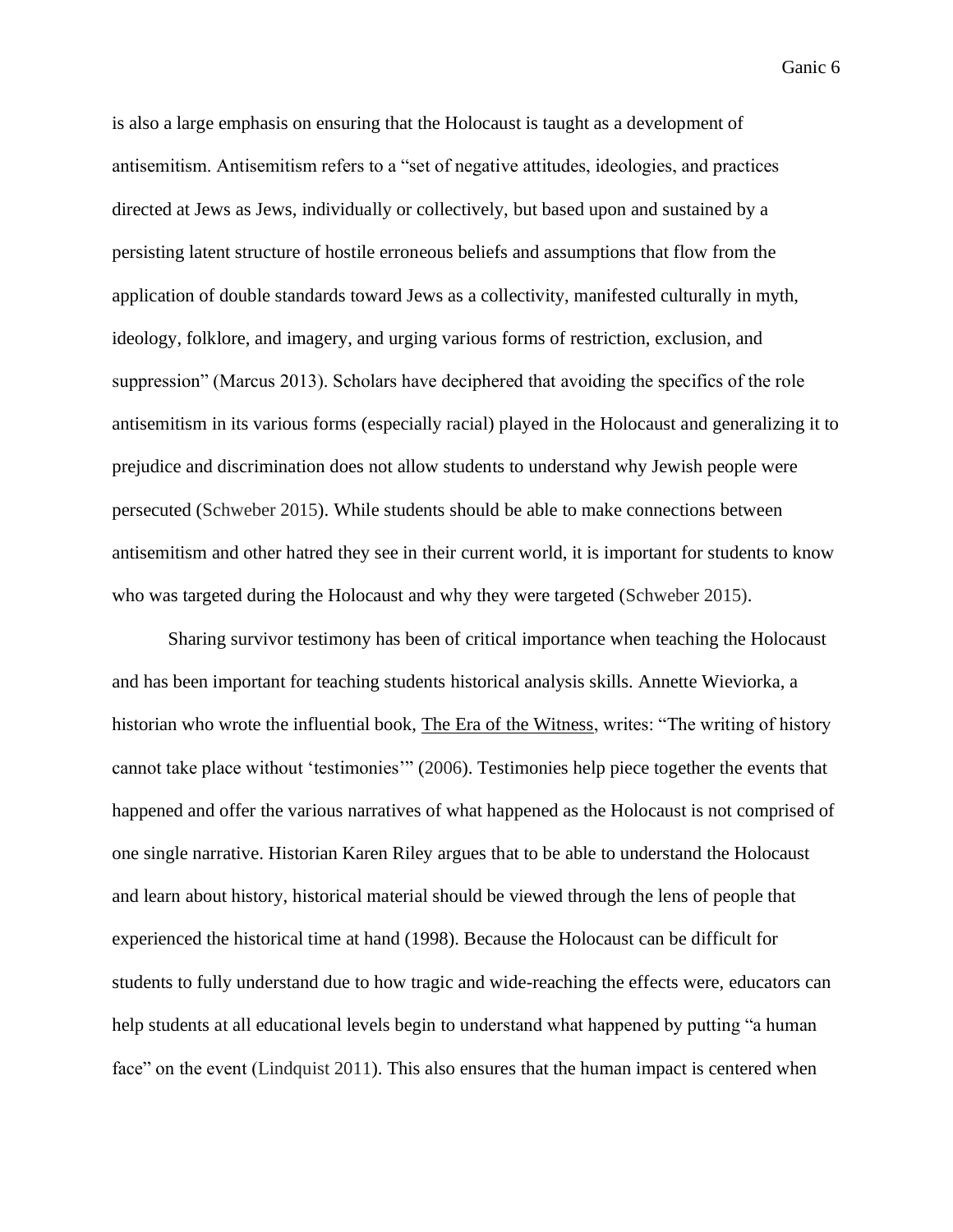teaching about the Holocaust (Lindquist 2011). A study in Germany of 35 ninth-grade courses tested how well students comprehended "reconstructive character of history, specifics of oral history, and central historical concepts" based on whether they interacted with a live interview, a video interview, a written transcript, or did not interact with a historical interview at all (Bertram, et. al. 2017). The results indicated that oral historical interviews led to better comprehension of the three concepts mentioned above (Bertram, et. al. 2017). Learning about a historical event through individuals who have experienced is linked to helping students become better historical thinkers (Bertram, et. al. 2017). One of the aspects that makes sharing Holocaust survivor testimony difficult, though, is inaccessibility to their stories. For one, materials documenting the Holocaust often are not found in one area, either physically or digitally (Kristel, et. al. 2013). Additionally, Holocaust material often comes in a variety of languages that may not be easily translated or understood by audiences who do not speak the language of the material (Kristel, et. al. 2013).

Video testimonies have been identified as an effective means to share survivor testimony when survivors are unable to give an in-person talk in the classroom. In a study of over 130 students regarding the effectiveness of using IWitness in the classroom to teach the Holocaust, students either used this database of survivor testimonies to watch videos from survivors or proceeded with the tools the schools usually used to teach about the Holocaust (Beaver 2013). Students reported feeling connected to the survivors they watched, with one student noting: "… it goes past the computer screen and feels like she [the survivor] is actually telling her story directly to me" (Beaver 2013). Compared to the control group, students watching IWitness testimonies were 40% more knowledgeable about the Holocaust and were two times more interested in continuing to learn about the Holocaust (Beaver 2013). This study depicts that video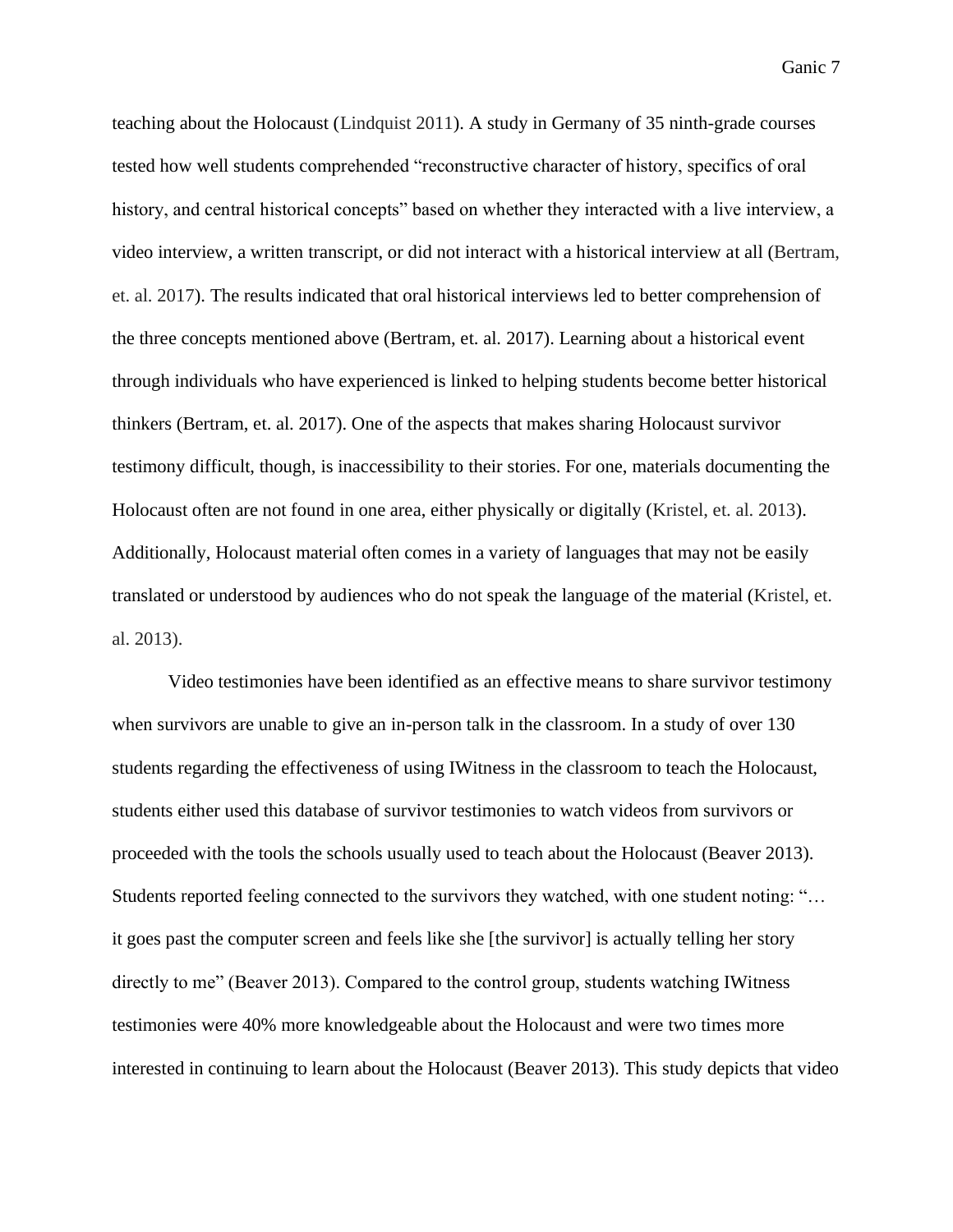testimonies can mimic a similar personal connection as live testimonies do (Beaver 2013). A study of over 210 educators found that 45% of them would utilize video testimonies in the absence of a survivor coming to the classroom, while only 27% of the teachers said they would "invite a second generation witness or an expert, or tell witness stories themselves, or visit a museum or former camp, or a combination of these" (Dreier, et. al. 2018). Advantages of video testimonies are identified as providing students the option to guide themselves more rather than being under the jurisdiction of what their teachers choose to include in their lessons (Dreier, et. al. 2018). This is because students are able to choose which stories they want to listen to and research a survivor at their pace (Dreier, et. al. 2018). Video testimonies also offer accounts from many different survivors instead of just the one that would come speak to the classroom, diversifying what testimonies students are exposed to (Dreier, et. al. 2018). With a collection of video testimonies, students are able to hear from survivors of varying backgrounds and perspectives that they would otherwise not hear (Dreier, et. al. 2018).

The digital humanities are relatively "new modes of scholarship and institutional units for collaborative, transdisciplinary, and computationally engaged research, teaching, and publication" (Lunenfeld, et. al. 2012). There is a slew of reasons why digital humanities can be seen as the future of the humanities field. Research has found that Centers for Digital Humanities can function as a space to examine how the digital world interacts with culture, as well as a space for the humanities to gain its place in the continually increasing digital world (Svensson 2012). Because digital humanity projects usually have a wide-reaching involvement in various disciplines in the humanities, "this gives the digital humanities more reach than most regular departments, disciplines and centers, and arguably, both an interest and a mandate to be invested in the future of the humanities at large" (Svensson 2012). The digital humanities can also be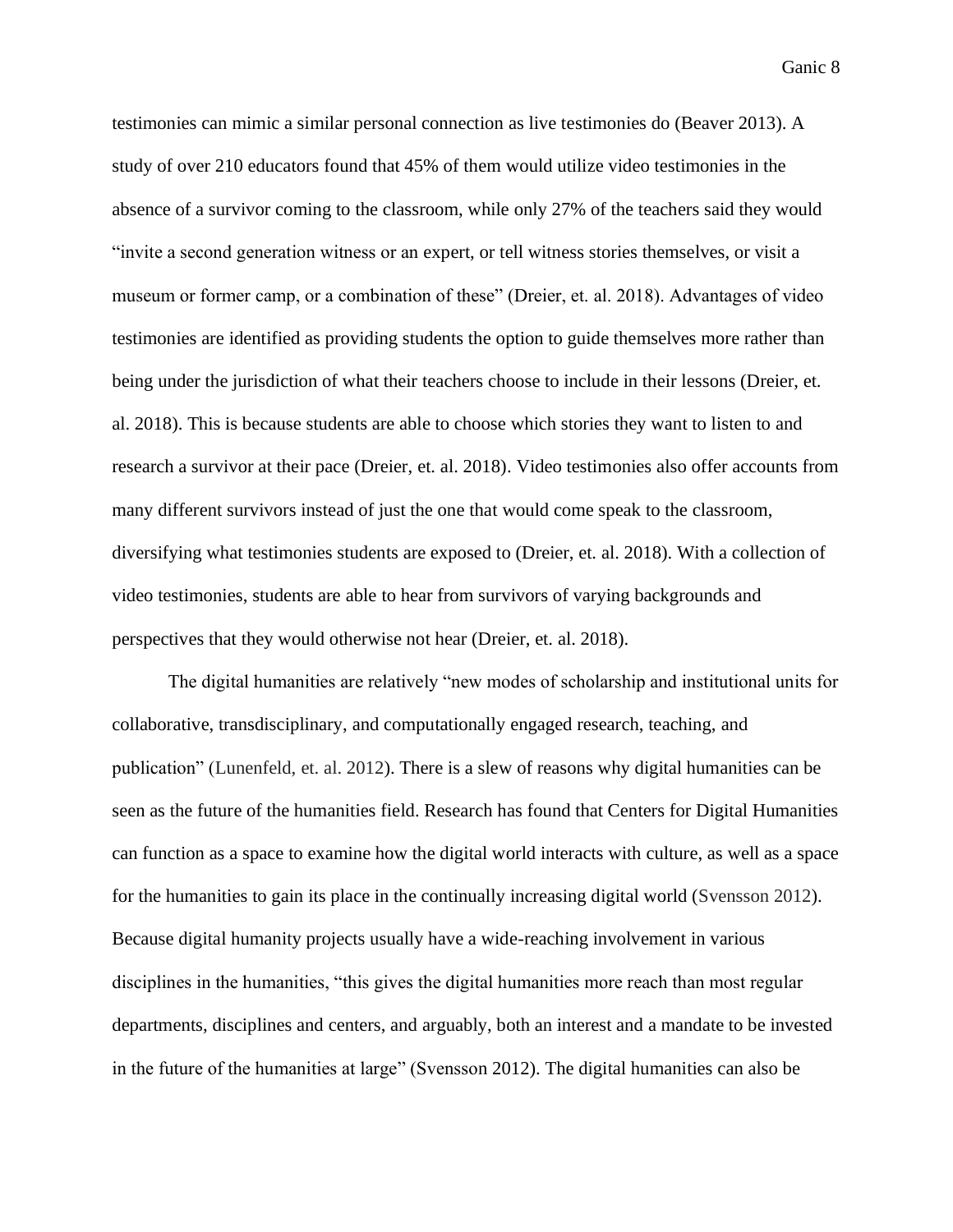viewed as a tool for making the humanities a public good (Svensson 2012). As the Simpson Center for Humanities shares, "in recent decades, the academy's civic role has weakened: higher education increasingly has been seen as a private rather than a public good. The Simpson Center for the Humanities at the University of Washington seeks to reverse this trend by taking humanities scholarship public with the new digital technologies" (Svensson 2012). In this way, the digital humanities provide a future for the study of humanities that is more accessible for the general public.

The digital humanities are situated to effectively ensure Holocaust survivor narrative and testimony lives on past the passing of those survivors. By having access to a wide variety of testimonies, users of digital humanities portals have the ability to take initiative of their own learning and have a sort of "postponed and mediated 'dialogue'" with the survivor (Hogervorst 2020). Digital humanities also provide the avenue "for advanced networking, mapping, and layering of modular content" (Walden 2021). This dialogue extends from the ability of users to search through transcriptions of testimonies to answer their questions about various times in the survivor's life (Walden 2021). Digitizing Holocaust education is an advancement in the studies as the effects of the Holocaust are multifaceted across various cultures, timelines and geographic locations—and should be treated that way (Walden 2021). However, digital technology can push individuals to simply keep re-learning about the aspects of the Holocaust they are already aware of. For instance, at the Simon Wiesenthal Center's Museum of Tolerance, visitors would consistently choose Anne Frank and Auschwitz-Birkenau when offered choices of a diverse array of people, events, and places on digital kiosks (Reading 2003). While this is a valid concern with digital humanities, transitioning Holocaust education to digital humanities can be an opportunity to rethink how to share narratives and dismantle power differentials (Walden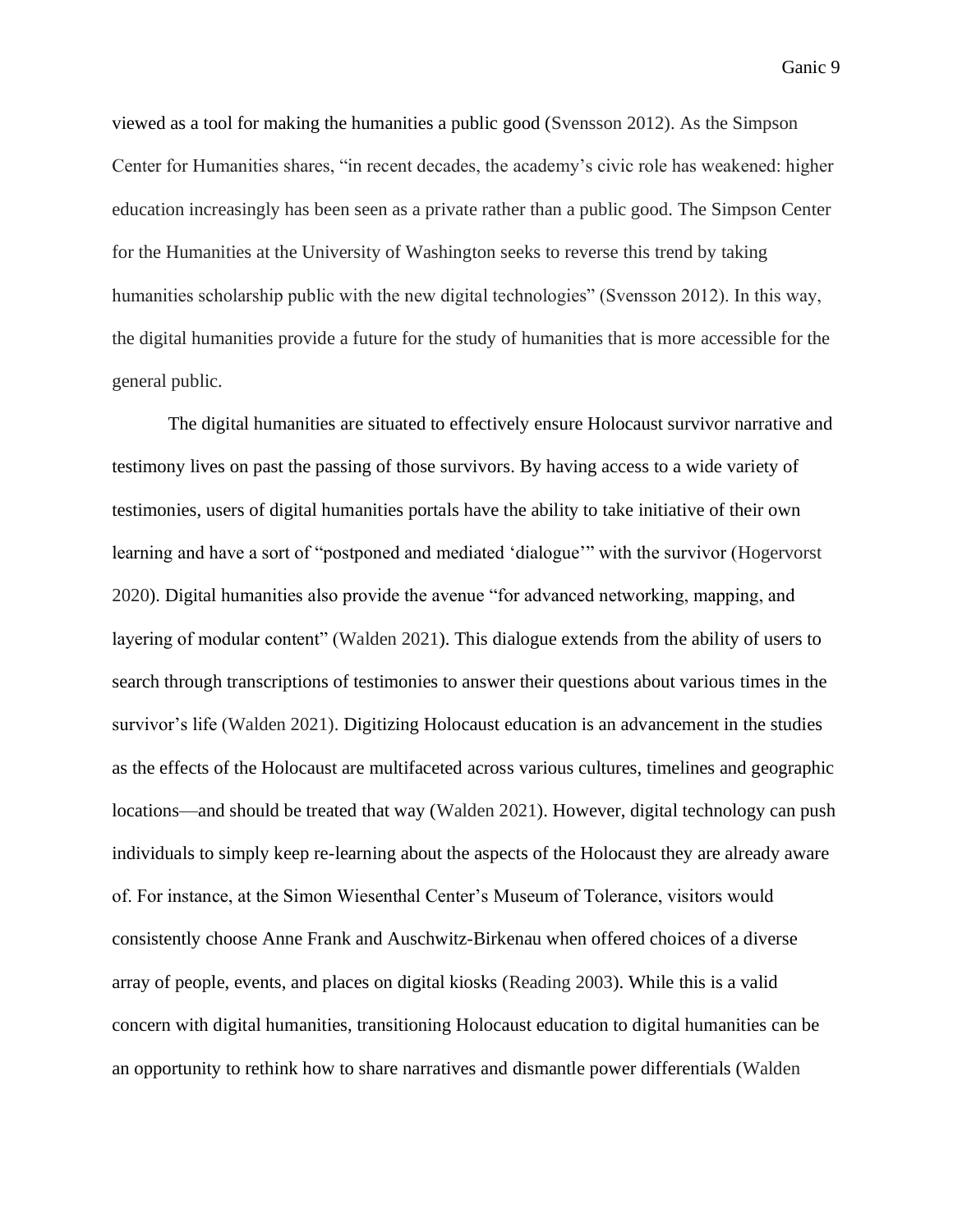2021). The digital humanities offer scholars a chance to redefine how narratives should be shared and how to center survivors whose stories have not been at the forefront of Holocaust education (Walden 2021). Another concern with the digital humanities is that individuals will not take in the entire story of each survivor they are exposed to; instead, they will receive bits and pieces of a various stories by not looking at everything pertaining to a particular survivor (Reading 2003). It is optimal for students to understand the entire story of what happened to a survivor, but it should also be noted that individuals are not able to piece together the Holocaust in one take (Reading 2003). Instead, learning about the Holocaust is "cumulative" because there is no singular story of the Holocaust (Reading 2003).

#### **Methods**

This research focuses on the Nebraska Stories of Humanity portal, which is a pilot project of the University of Nebraska-Lincoln's Center for Digital Research in the Humanities. This project highlights the stories of Holocaust survivors and World War II veterans of the U.S. Army who resided in Nebraska. Holocaust survivors and these veterans were chosen for the project because Beth Dotan, the Co-Principal Investigator of the project, saw a need to document their memories after working with these individuals at the Institute for Holocaust Education in Omaha, Nebraska. Currently, there are five individuals whose stories will be shared on this portal: Bea Karp, Clarence Williams, the Shapiro family, Hanna Rosenberg, and Maurice Udes. There are five key goals for this educational portal:

- To designate a place where Nebraskans are able to readily access information about the state's Holocaust survivors and World War II veterans, particularly in light of many of these individuals passing away.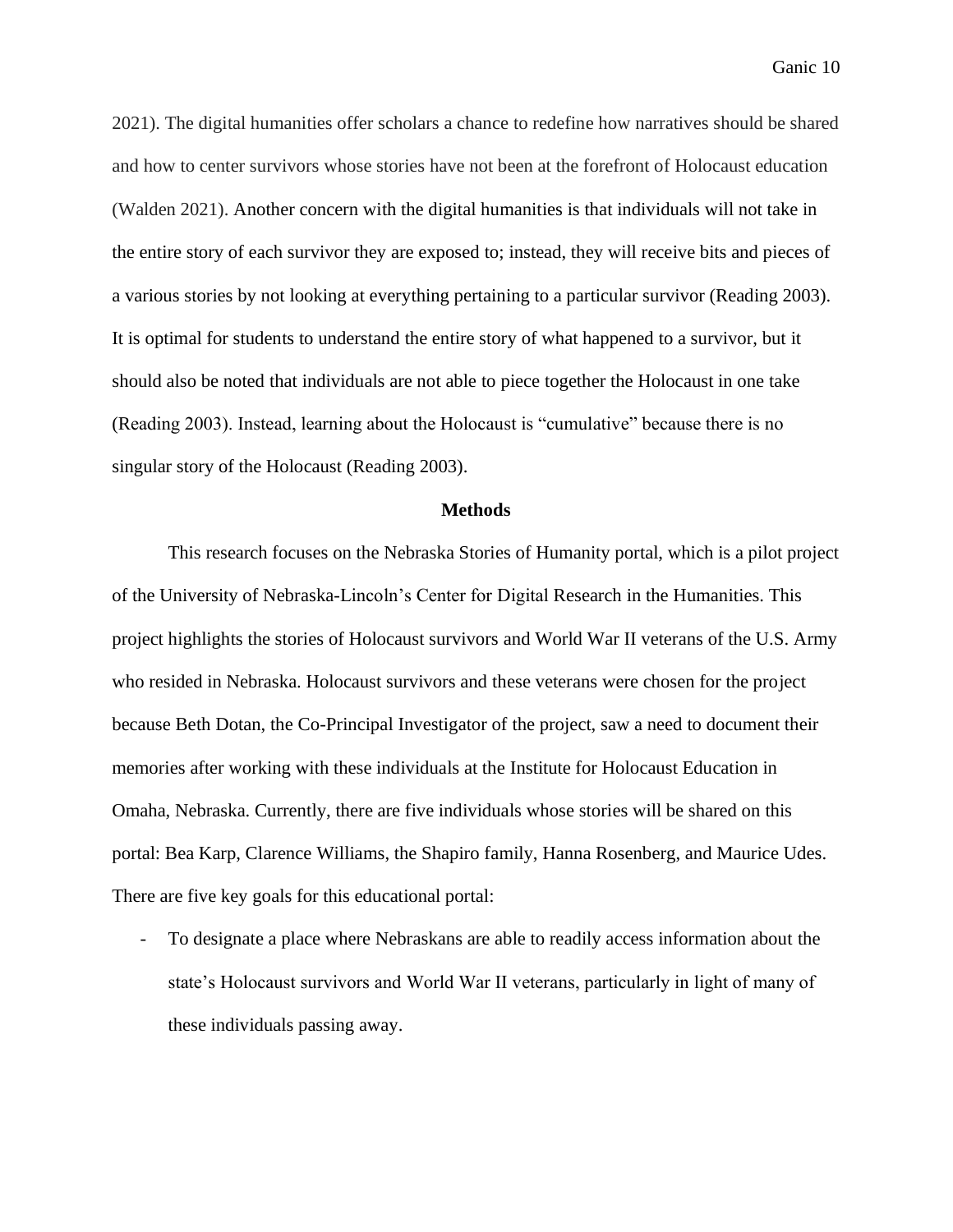- To congregate information about Holocaust survivors and World War II veterans who liberated camps in a place that educators and others can access it.
- To create a portal that will continue to develop "while collaborating and collecting with family, friends, and organizations" (Dotan).
- To cultivate this web portal using "aggregated testimony, geographical resources, historical primary resources, personal documents, and photos" (Dotan).
- During the creation of this platform, incorporate student research and interdisciplinary scholarship.

One of the survivors highlighted through this project is Bea Karp, born with the name Beate Stern. Karp was born in 1932 in the city of Lauterbach in Germany (Karp and Pappenheimer 2015). Her family included her father, Moritz Stern, mother, Rosa Stern, and younger sister, Susie Stern (Karp and Pappenheimer 2015). Following the pogroms of November 1938 ("Kristallnacht") and the Nazis taking away the Stern's family home, Karp and her family moved to Karlsruhe, Germany to live with Karp's aunt, uncle, and cousins (Karp and Pappenheimer 2015). However, the Nazis then raided the house where the Stern family was staying, and they were taken to Camp Gurs in Nazi-controlled France (Karp and Pappenheimer 2015). Eventually, the family was moved to the Rivesaltes Camp in France (Karp and Pappenheimer 2015). Soon after, Susie became very sick, and Rosa decided to send her to the OSE (Œuvre De Secours Aux Enfants). The OSE was a French organization who saved children from concentration camps (Karp and Pappenheimer 2015). The Nazis were aware of the OSE as they believed taking children out of the camps would prevent further issues, such as "uprisings," and the OSE said they would let the Nazis know the location of the children (Karp and Pappenheimer 2015). Rosa also made the decision to send Bea with the OSE, and Bea lived at chateaus where she was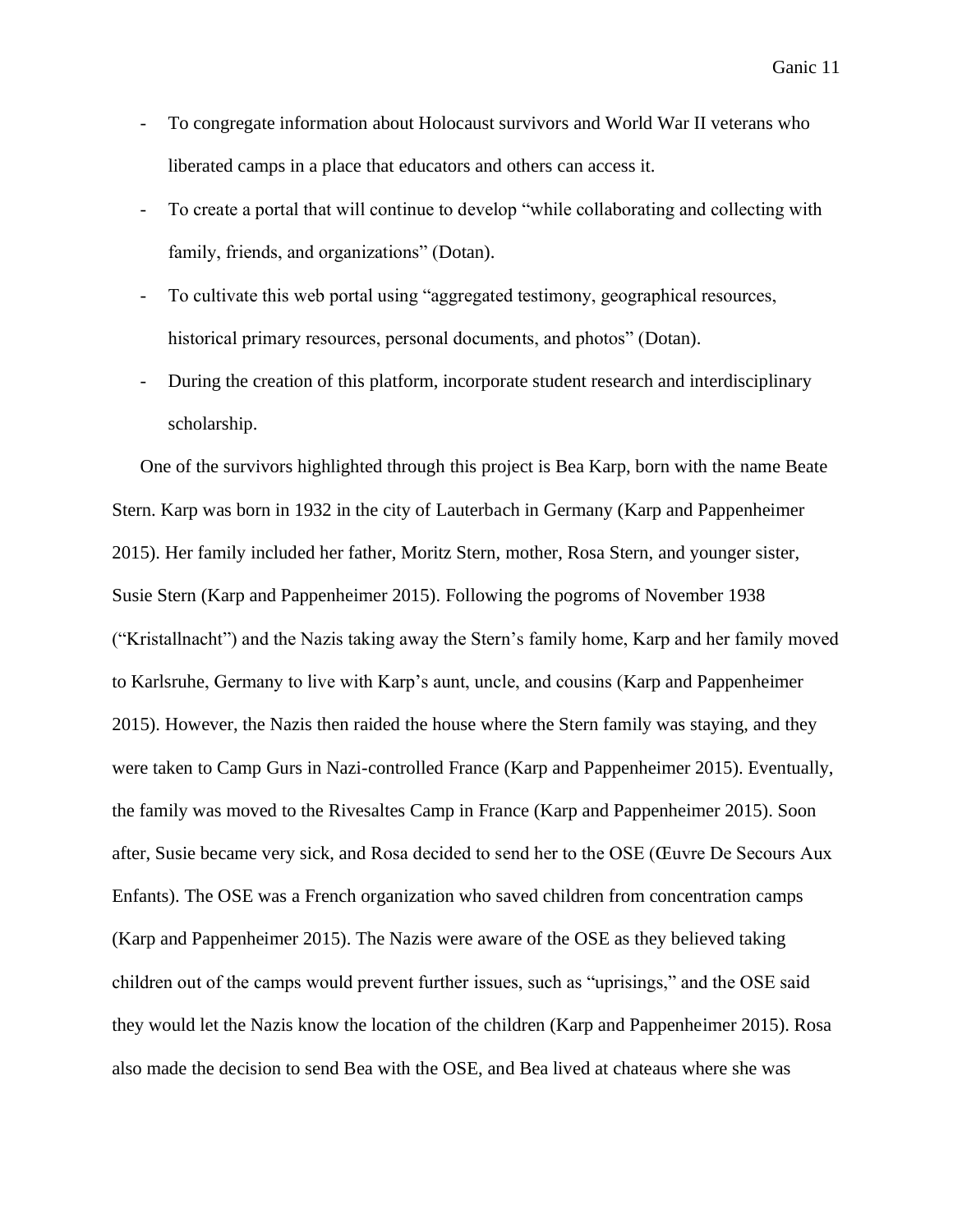reunited with Susie (Karp and Pappenheimer 2015). Both Rosa and Moritz Stern were murdered at Auschwitz (Karp and Pappenheimer 2015).

After the war had ended, Bea and Susie went to live with their aunt and uncle in England until they found out Moritz had written that Bea and Susie should move to live with their other aunt and uncle in America if something happened to him and Rosa (Karp and Pappenheimer 2015). After a while, Bea got married to Bob Pappenheimer in New York, but then they moved to O'Neill in Nebraska after marriage and had four children (Karp and Pappenheimer 2015). In 1963, following the Eichmann Trial in 1961, Bea began telling her story (Karp and Pappenheimer 2015). Following Bob's death, Bea got married to Harold Karp (Karp and Pappenheimer 2015). Until she passed away, Bea continued to share her story with individuals across the state and lived in Omaha, Nebraska (Karp and Pappenheimer 2015).

Historical documents about Karp were collected from a multitude of sources: newspapers (The Jewish Press, Omaha World-Herald, The Daily Nebraskan, The Daily Nonpareil, The Grand Island Independent, Leo Adam Biga's My Inside Stories, Fremont Tribune, Ainsworth Community Schools, Wahoo Public Schools, The North Platte Telegraph, and Iowa State University), the Arolsen Archives, the Institute for Holocaust Education, the U.S. Holocaust Memorial Museum, and family members of Karp. These historical documents include newspaper articles, video testimonies, photos, letters sent by Karp and her family members, Karp's book, and documents illustrating Karp's location during her upbringing, throughout the Holocaust and where she lived afterwards. Documentation from Buchenwald Concentration Camp (a concentration camp Moritz Stern was transferred to), OSE registration, and emigration applications are examples of primary documents that will be included in the portal. Some of the documents and images were provided directly by Bea Karp or her family. As of February 2022,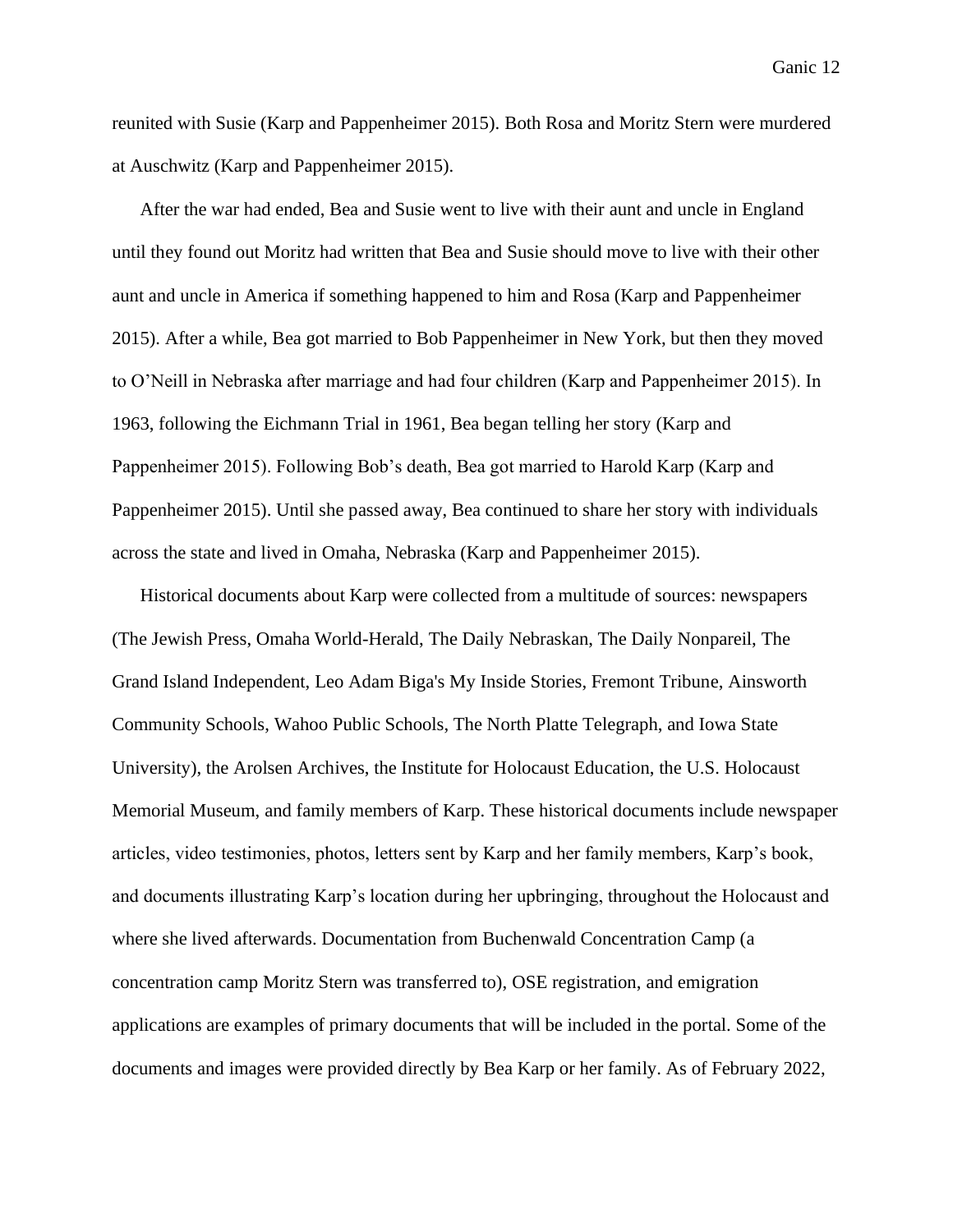over 160 documents, images, and testimonies have been collected that present Karp's experiences before, during, and after the Holocaust.

This project uses various tools to collect and share material. Box.unl.edu, followed by SharePoint when the University of Nebraska-Lincoln transitioned to the new system, were utilized for saving any material collected for the portal among all individuals involved in the creation of the site. Each piece of material is assigned a specific name and number that correlates with the person to whom it is connected. Google Sheets is then utilized to keep track of document file names, the title of the document, the creator, the recipient, the date it was created, and whether it has been transcribed, encoded, and reviewed. To prepare the historical material for the Center for Digital Research in the Humanities to publish on the actual website, documents and videos must be transcribed and encoded. This is done through Oxygen XML Editor, the program through which the documents are transcribed and encoded. GitHub is then utilized for sharing the transcribed and encoded documents between individuals involved in the creation of the site.

For Bea Karp specifically, my overall goal was identifying how to share Karp's story in a way that is accurate and highlights the influence she had on our Nebraska community. To achieve this goal, I compiled all stories, documents, books, videos, and images that detail Karp's life through resources provided by the University of Nebraska-Lincoln, various newspapers, and other databases of historical material. I began my research by searching Karp's name using Google and saving any articles that appeared about her story. I also searched the University of Nebraska-Lincoln library's newspaper archives to find articles that would not appear in a Google search.

Ganic 13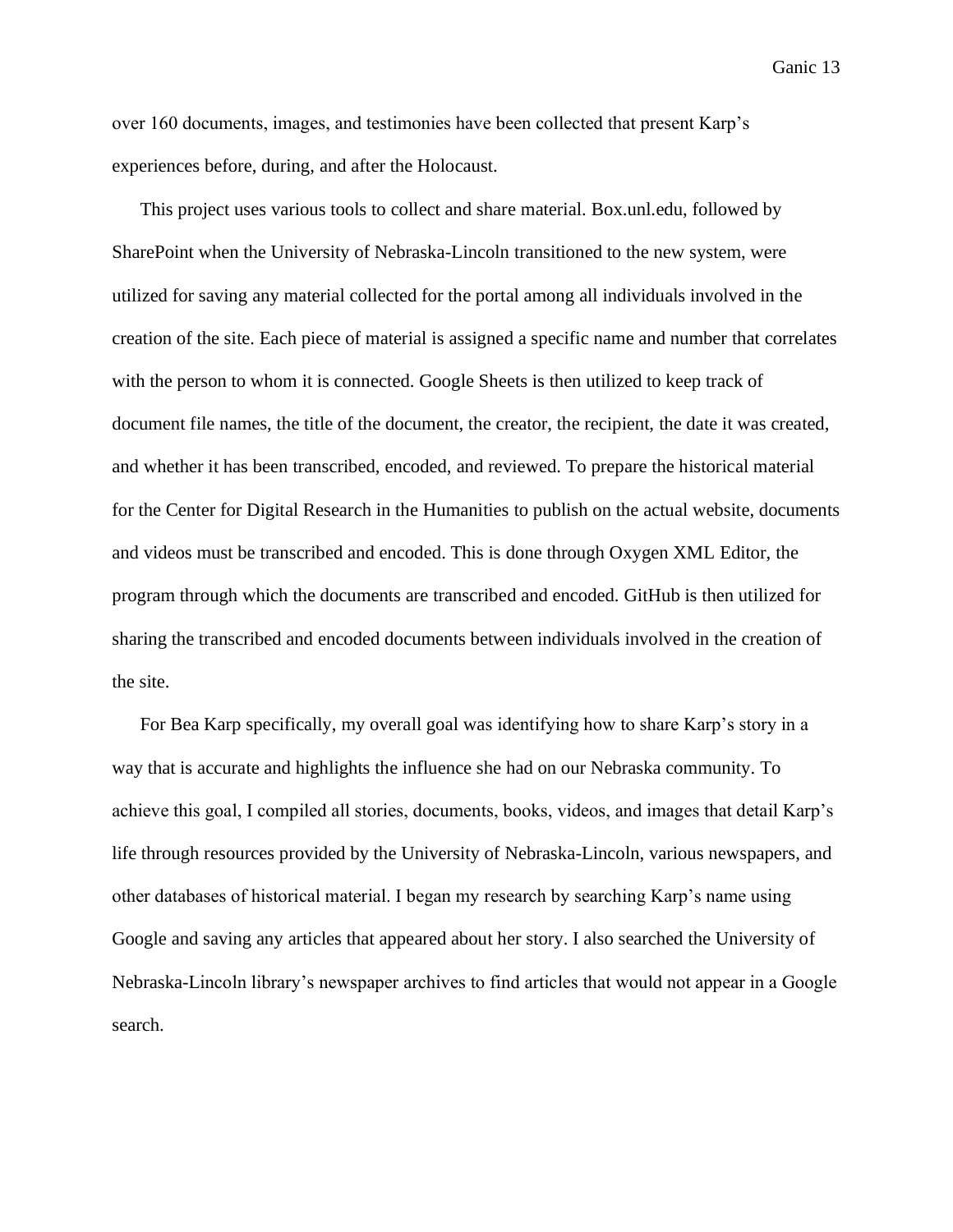As material was collected, I transcribed and encoded documents and transcriptions of testimonies using GitHub and Oxygen XML Editor. I transcribed testimonies Karp has given before, which includes testimonies from the U.S. Holocaust Memorial Museum, the Shoah Foundation, and recorded testimonies she has given to classrooms, such as at Walnut Middle School in Grand Island, Nebraska. Through GitHub, staff at the University of Nebraska-Lincoln Center for Digital Research in the Humanities are able to access the transcribing and encoding work I do for each document. From there, a staff member reviews the transcription and encoding for each document to ensure it was done properly. The Center for Digital Research in the Humanities then handles the publications of each document on the actual portal website.

#### **Discussion**

The Nebraska Stories of Humanity project can be an effective tool for educators to teach about Holocaust education. The portal will highlight survivors, prevent a perpetrator-oriented narrative of the Holocaust, allow students to learn about a diverse array of stories they may connect strongly with, give access to video testimonies, and act as an avenue to collect dispersed documentation of the Holocaust in one space.

Testimonies from witnesses has been found to be an integral part of Holocaust education throughout research, and this portal aims to highlight those witnesses. By introducing students and the general public to Holocaust survivors, a human face is put to the event. Because all of the individuals included in the portal will have lived in Nebraska at one point or another, students may feel a stronger connection with the survivors or may feel as if the Holocaust is not as far away of an event as they have shared a geographic location with them. It is also argued that teaching the Holocaust as a development of antisemitism is important. By sharing testimonies from individuals who experienced racism and antisemitism, educators can work to help their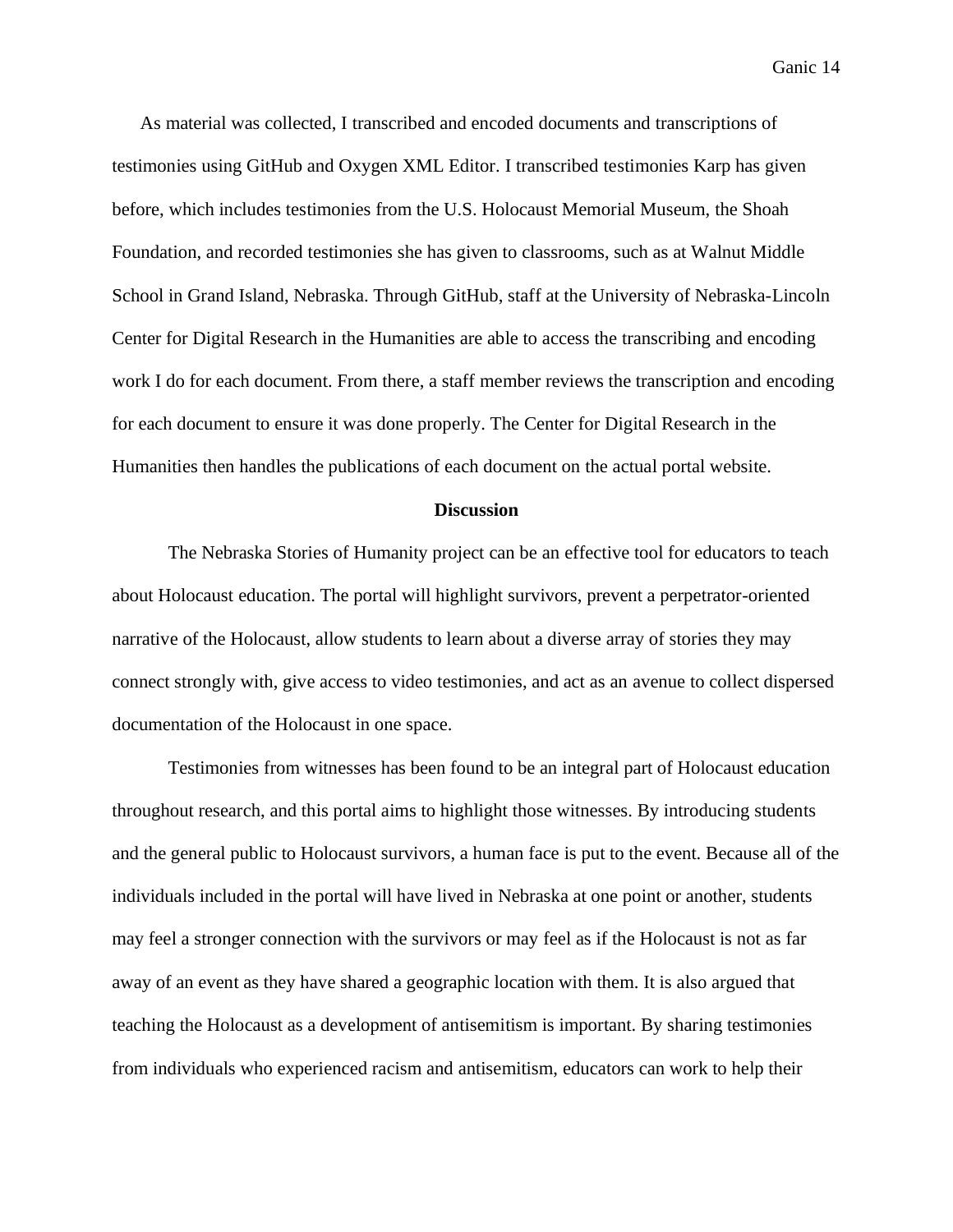students understand how the Holocaust started. Karp does explicitly talk about her Jewish faith and how she was treated because of her religion in her testimonies, and it is mentioned in the articles written about her talks.

The Nebraska Stories of Humanity portal avoids the perpetrator-oriented narratives by focusing on the survivors themselves and by including materials and images that document the lives they had before and after the genocide. Karp has shared in testimonies memories from her life before the Holocaust. Images of Karp and documents from her life before the genocide have been included to give a visual representation of her life. There are also images of Karp's life after the Holocaust, as well as Karp speaking about her life with her husband and kids, which will all depict that Karp has her journey after the violence she faced. These will all be included in the website portal to show a holistic view of Karp's life and to humanize her. This portal will portray Holocaust survivors as individuals who had lives independent of the genocide before it occurred and were not simply victims of the violence.

Further, students will be able to listen to, read, and understand multiple perspectives of the Holocaust on the Nebraska Stories of Humanity portal—not just one. Students will have the choice to examine the experiences of multiple Holocaust survivors who all have different stories to share and can also examine the perspective of soldiers who liberated camps. The experience Karp had during the Holocaust is different from the other survivors who moved to Nebraska and is different from Anne Frank's experience, so students will be able to have a wider understanding of how different witnesses were affected by the Holocaust and what they experienced because of it.

As prior research mentioned that Holocaust materials were spread all around the world physically and digitally, the same can be said for documents surrounding Nebraska's Holocaust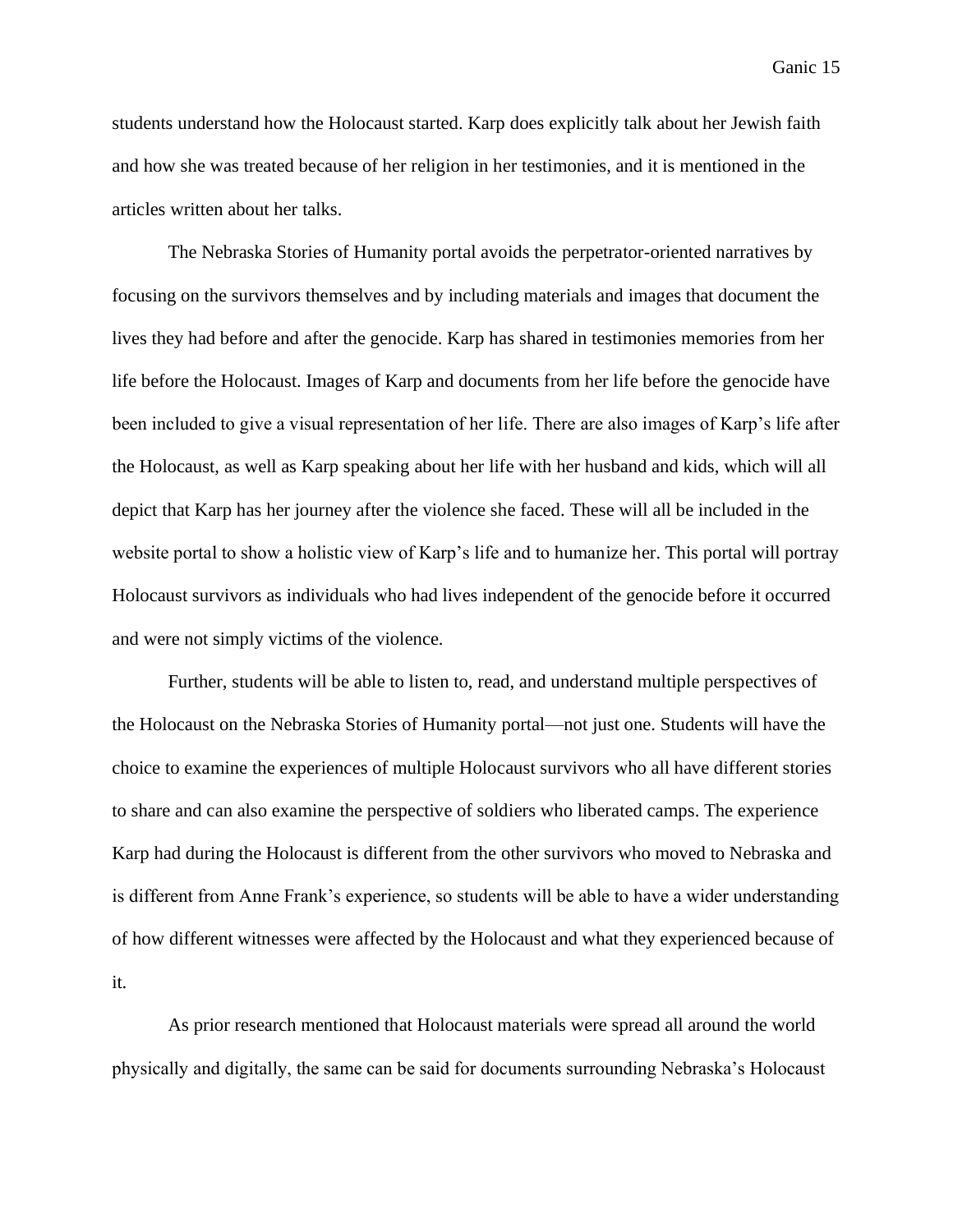survivors (Kristel, et. al. 2013). Karp's life, along with her family's, includes documents from Germany, France, England, and the United States. This portal provides a space for all of these geographically dispersed documents to exist in one area, giving the public easy access to them. Articles about Karp and the various talks she has done, along with the testimonies she gave to various organizations, are all also digitally dispersed. By going onto the portal, the public can learn the most about Karp's life without having to do the searching to find articles about her and testimonies she has given. The Nebraska Stories of Humanity project has also translated letters and other documents written in German and French. This allows users of the portal to be able to use this material as a learning tool instead of being turned away due to the material being in a language they cannot understand.

The video testimonies made available by the Nebraska Stories of Humanity portal will be of particular importance. Because there are only seven Holocaust survivors remaining in Nebraska, educators may not be able to bring a witness to their classroom to testify first-hand. However, as the IWitness portal has shown, video testimonies can help students feel as if they are having a one-on-one conversation with the survivor they are listening to (Beaver 2013). Students have their own autonomy to search through the portal and listen to the testimony they are most compelled to listen to, guiding their own learning. As past research has also shown, educators will be likely to use video testimonies to teach about the Holocaust over other methods because of the convenience and access to a wider variety of testimonies (Dreier, et. al. 2018). This means the portal is an educational tool teachers would be likely to use in the classroom for part of the Holocaust curriculum.

Because this portal will be publicly available, more individuals will have access to Holocaust education. As previous research has indicated, the humanities have become more and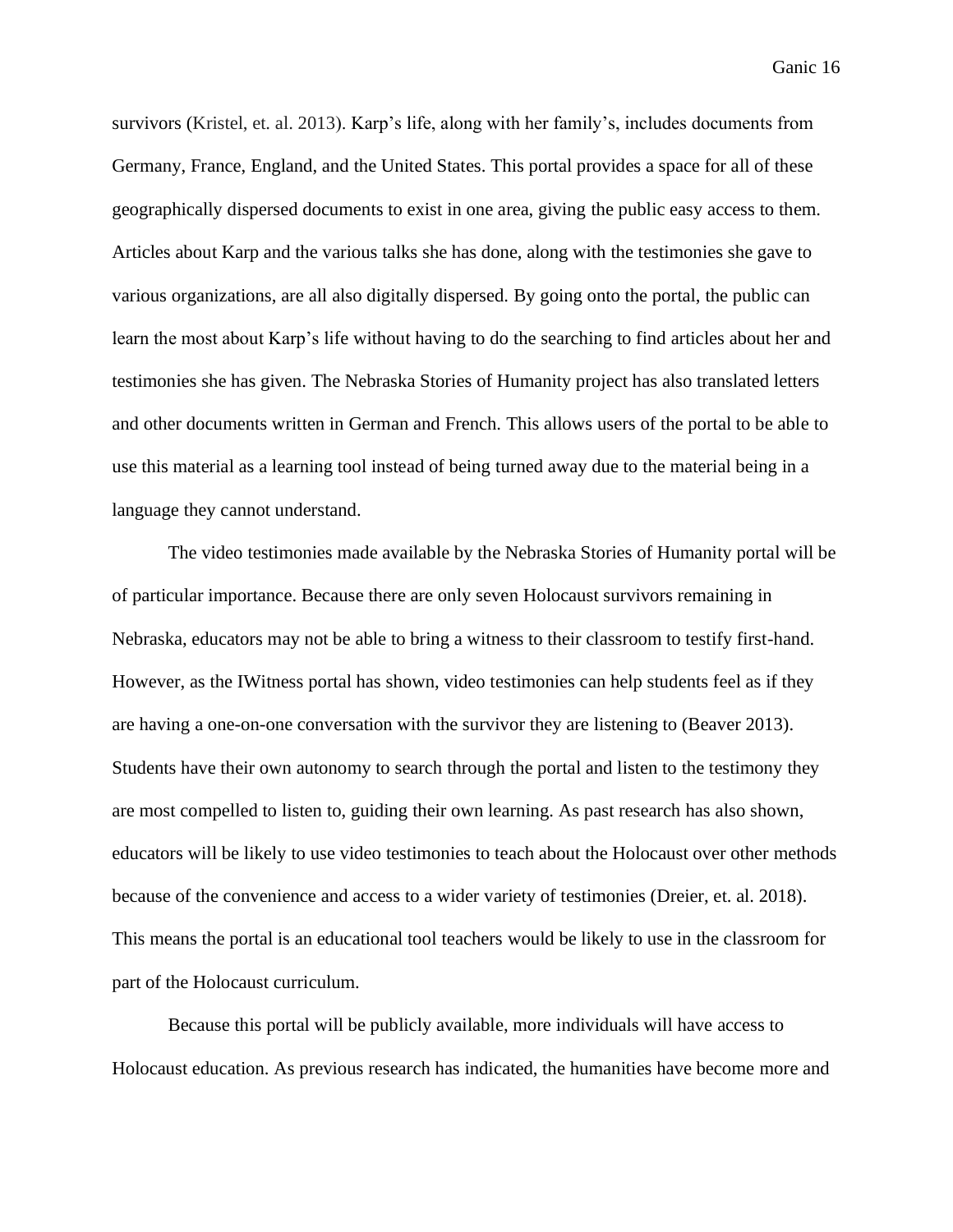more privatized (Svensson 2012). However, digital humanities give a solution to this issue and invite the field of humanities to be publicly available. While this portal may be primarily used in classrooms, the general public will be able to go online and learn about survivors they may not have known of before. It also gives the public access to documents, such as the emigration applications, that are not easy to find online, but create a fuller picture of each survivor's experience.

With a broader lens, this project provides an opportunity to rethink how narratives are shared. Recent research indicated that digital technologies could provide the opportunity redefine how narratives are presented and to decolonize which narratives are at the forefront of Holocaust education (Walden 2021). This portal can inherently work to tweak power dynamics by presenting these stories of Holocaust survivors that are usually not taught in Nebraskan schools. Holocaust curriculum in schools is still largely taught around the most popular narratives, such as Anne Frank's, and while her story is important, curriculum should continue to find other narratives to also center to give students a larger picture of what happened during the Holocaust and not diminish the importance of other Holocaust survivor narratives (Lindquist 2006). Additionally, because all of the information is stored online, students have the opportunity to return to the portal to continue learning without restraints on being able to access survivor stories, besides internet connection—which can be mitigated if students have internet access in schools.

#### **Conclusion**

Debates about how Holocaust education should be taught are especially significant as first-hand witnesses continue to pass away. With the use of digital humanities, the Nebraska Stories of Humanity portal project works to provide an educational tool for teachers to use in the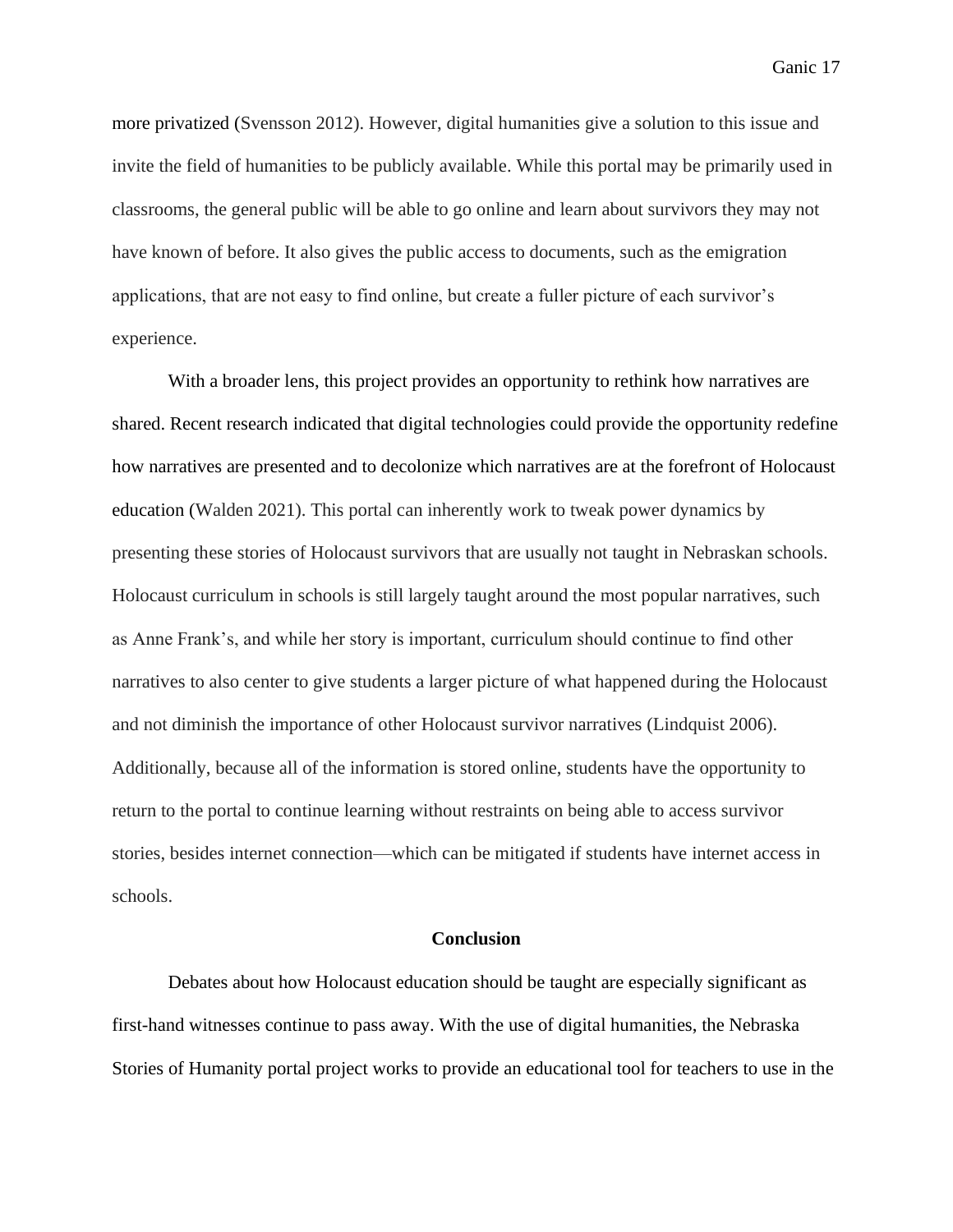absence of survivors being able to visit classrooms. This portal seeks to provide a space with aggregated information about Holocaust survivors that came to Nebraska, as well as World War II Nazi camp liberators.

This research asked the question, how can the digital humanities provide a vehicle that elevates the human impact of survivor narrative and testimony? Analyzing the portal and how Bea Karp's life will be documented on the website, it is evident that this project will elevate the human impact of survivor narrative as survivors are the main focus of the portal. Karp, along with the other survivors, humanize the Holocaust and depict how the Holocaust was a result of antisemitism in Nazi Germany. With that sentiment, a perpetrator-oriented narrative for Holocaust education is avoided as the survivors themselves are the ones that are highlights. The survivors' lives before, during, and after the Holocaust are shown to give the public an understanding that these were real people and were not just victims of the violence. As there are fewer and fewer survivors available to share their story to classrooms, this portal allows educators the opportunity to use video testimonies instead.

The digital humanities are well-equipped to elevate the human impact of survivor narrative as it showcases a diverse array of perspectives and experiences during the Holocaust, creates a space for dispersed information and makes information about the Holocaust easily accessible to the public. Rather than focus on one survivor, students have the ability to research the experiences of multiple survivors and understand that each survivor had a unique life before and after the Holocaust. This also allows students to contribute to their own learning by being able to sift through the portal by themselves, rather than having to follow what their instructor thinks is most valuable. Further, information about Nebraska's Holocaust survivors is spread out both geographically and digitally. This information also has language barriers as many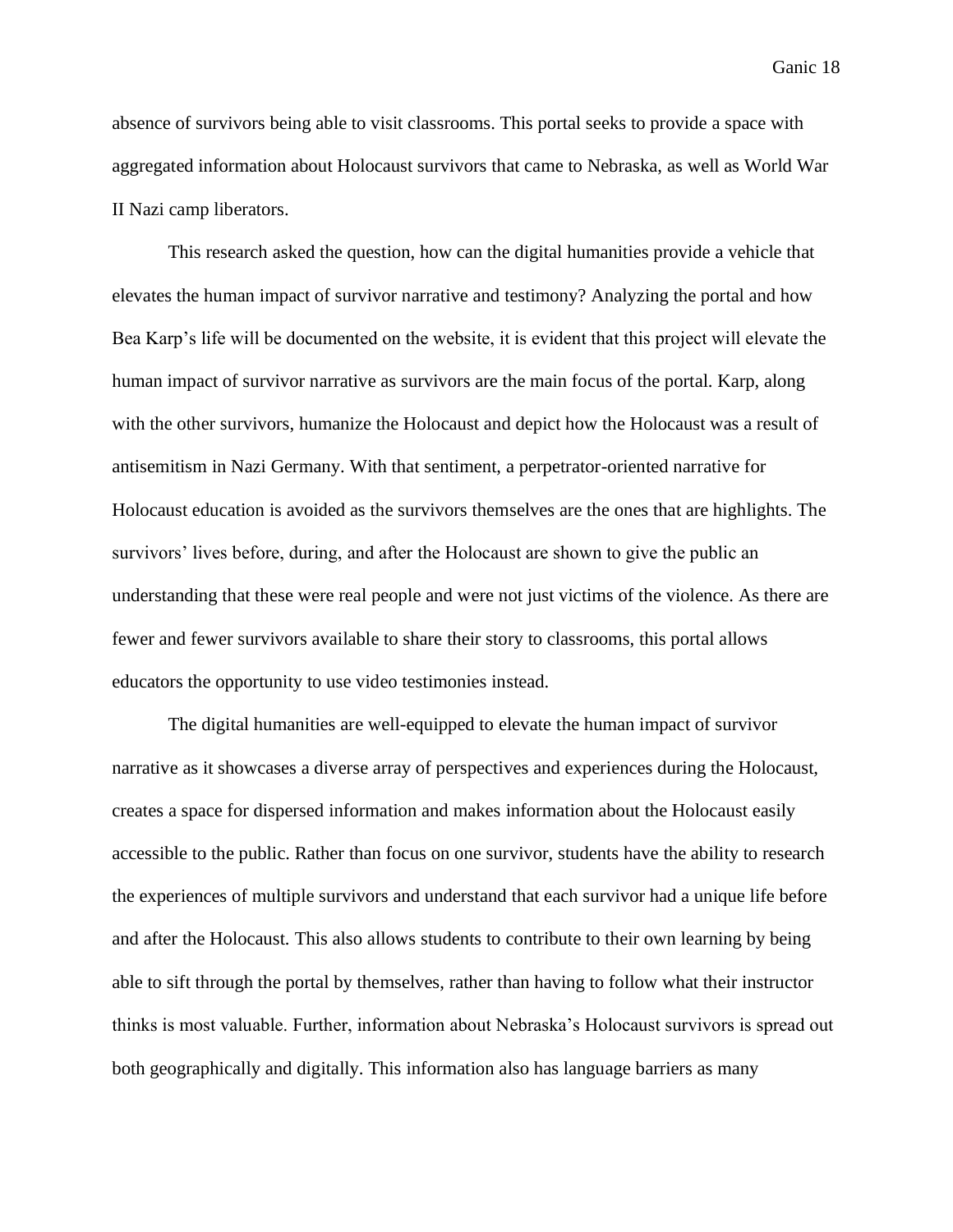documents are not readily translated. This portal, however, creates a space where users can find comprehensive information about the survivors and liberators included. Many documents in German and French have also been translated for the site, so users can avoid the language barrier and learn even more about the survivors' lives.

Limitations of this research include this portal not being published yet, hence why there is no data about how this portal actually affects students and Holocaust education. Another limitation is not having data on what students search the most and how long they spend on the website. In the future, researchers should examine how effective educators and students find this portal for teaching Holocaust education once it is published. Researchers can examine knowledge about the Holocaust before and after searching the portal, feelings students experienced while researching survivors, and how educators chose to incorporate the portal into curriculum.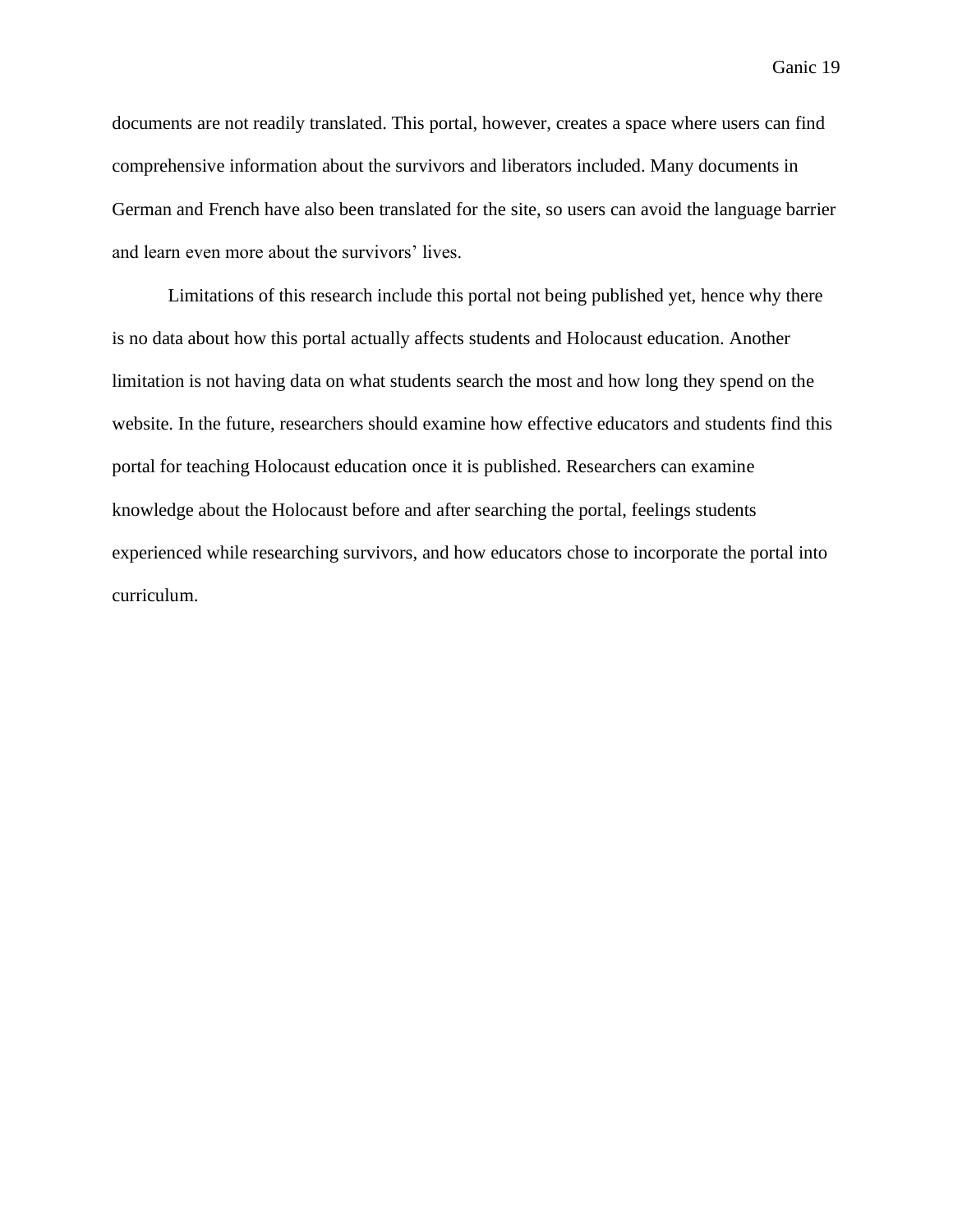#### **Bibliography**

- Beaver, C. (2013) 'IWitness Evaluation Report', Past Forward, Summer 2013, 30–32, p. 30.
- Bertram, C., Wagner, W., & Trautwein, U. (2017). Learning historical thinking with oral history interviews: A cluster randomized controlled intervention study of oral history interviews in history lessons. *American Educational Research Journal*, 54(3), 444-484.
- Conference on Jewish Material Claims Against Germany. (2018). *Holocaust Knowledge & Awareness Study*. Retrieved from https://www.claimscon.org/wpcontent/uploads/2018/04/Holocaust-Knowledge-Awareness-Study\_Executive-Summary-2018.pdf
- Dotan, Beth S., Co-PI, NE Stories of Humanity. https://cdrhdev1.unl.edu/stories\_humanity/about
- Dreier, W., Laumer, A., & Wein, M. (Eds.). (2018). Interactions: *Explorations of good practice in educational work with video testimonies of victims of National Socialism* (Vol. 4). BoD– Books on Demand.
- Foster, S. (2013). Teaching about the Holocaust in English schools: Challenges and Possibilities. *Intercultural Education*, *24*(1-2), 133-148.
- Gallant, M. J., & Hartman, H. (2001). Holocaust education for the new millennium: Assessing our progress. *The Journal of Holocaust Education*, 10(2), 1-28.
- Hogervorst, S. (2020). The era of the user. Testimonies in the digital age. *Rethinking History*, 24(2), 169-183.
- Karp, B., & Pappenheimer, D. (2015). *My broken doll: A memoir of survival of the vichy regime*. Blurb.
- Kristel, C. M., Neuroth, H., Lossau, N., & Rapp, A. (2013). From Fragments to an Integrated European Holocaust Research Infrastructure. *Evolution der Informationsinfrastruktur*, 157-177.
- Lindquist, D. H. (2006). Guidelines for teaching the Holocaust: Avoiding common pedagogical errors. The Social Studies, 97(5), 215-221.
- Lindquist, D. H. (2011). Instructional approaches in teaching the Holocaust. *American Secondary Education*, 117-128.
- Lunenfeld, P., Burdick, A., Drucker, J., Presner, T., & Schnapp, J. (2012). Digital\_Humanities. *Cambridge, MA: MIT Press*.